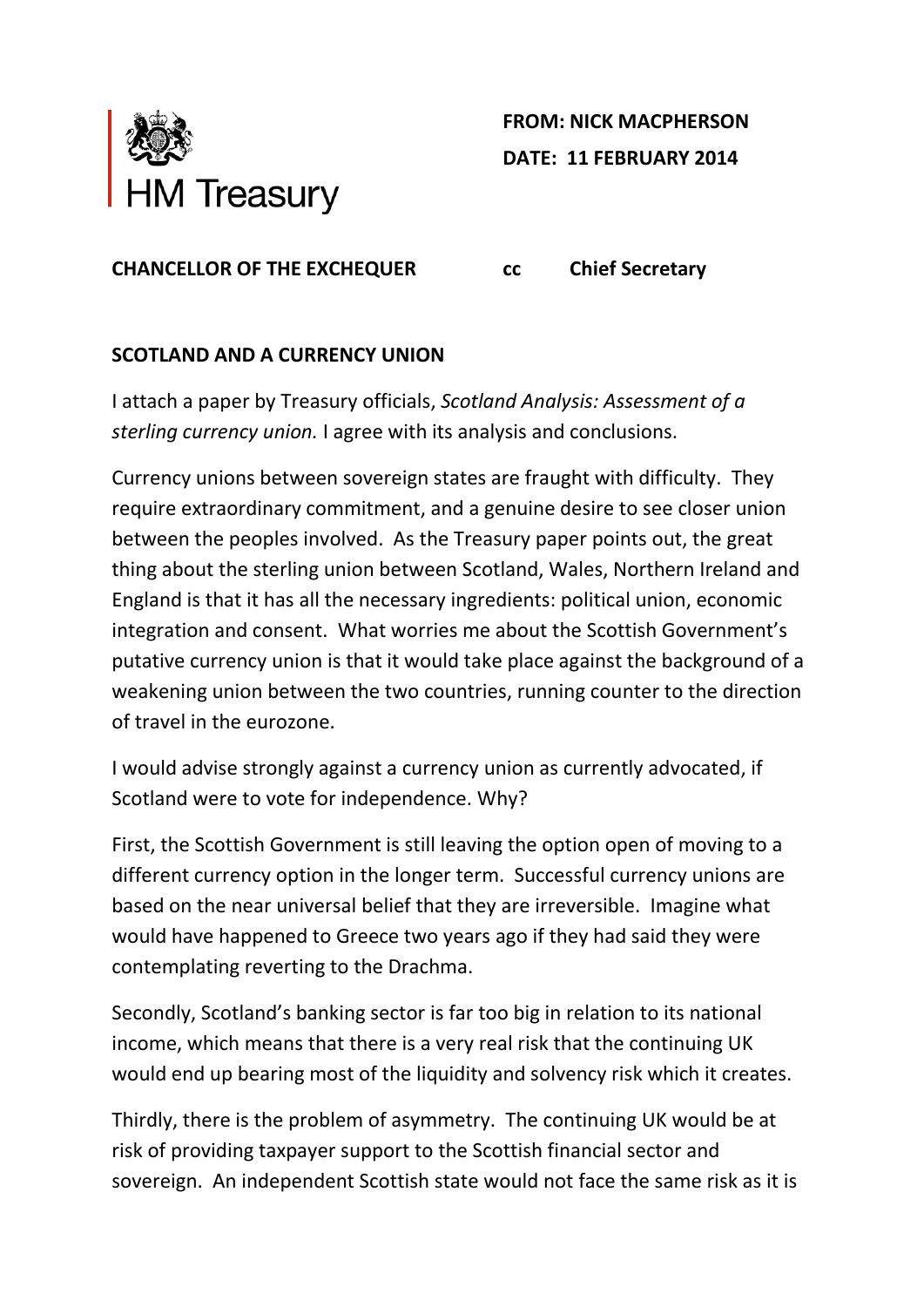inconceivable that a small economy could bail-out an economy nearly ten times its size. This asymmetry could only cause continuing UK problems unless Scotland is prepared to cede substantially more sovereignty on monetary and fiscal matters than any advocates of independence are currently contemplating.

Finally, Treasury analysis suggests that fiscal policy in Scotland and the rest of UK would become increasingly misaligned in the medium term. Of course, if the Scottish Government had demonstrated a strong commitment to a rigorous fiscal policy in recent months, it might be possible to discount this. But recent spending and tax commitments by the Scottish Government point in the opposite direction, as do their persistently optimistic projections of North Sea revenues, which are at odds not just with the Treasury but with the Office of Budget Responsibility and other credible independent forecasters.

There is a substantive point here. If the dashing of Scottish expectations were perpetually blamed on continuing UK intransigence within the currency union, relations between the nations of these islands would deteriorate, putting intolerable pressure on the currency union.

If you follow Treasury advice and this week rule out a currency union in the event of Scottish independence, you can expect the Scottish Government to threaten not to take on its share of the United Kingdom's debt. I do not believe this is a credible threat. First, the sooner an independent Scotland established economic credibility, the better it would be for its economic performance. An extensive wrangle about its share of the debt would increase uncertainty and hence its funding costs. Secondly, the debt is one of a number of issues which would have to be settled post independence, where the new Scottish state would require the cooperation of the international community including the continuing UK.

As for the impact of the threat, much will depend on the markets' assessment of the probability of a pro independence vote and the likelihood of the Scottish Government seeing the threat through. In the short run, any uptick in gilt yields is likely to be small. And in the worst case scenario, it is more than likely that the increase in funding costs, which the continuing UK would face, would